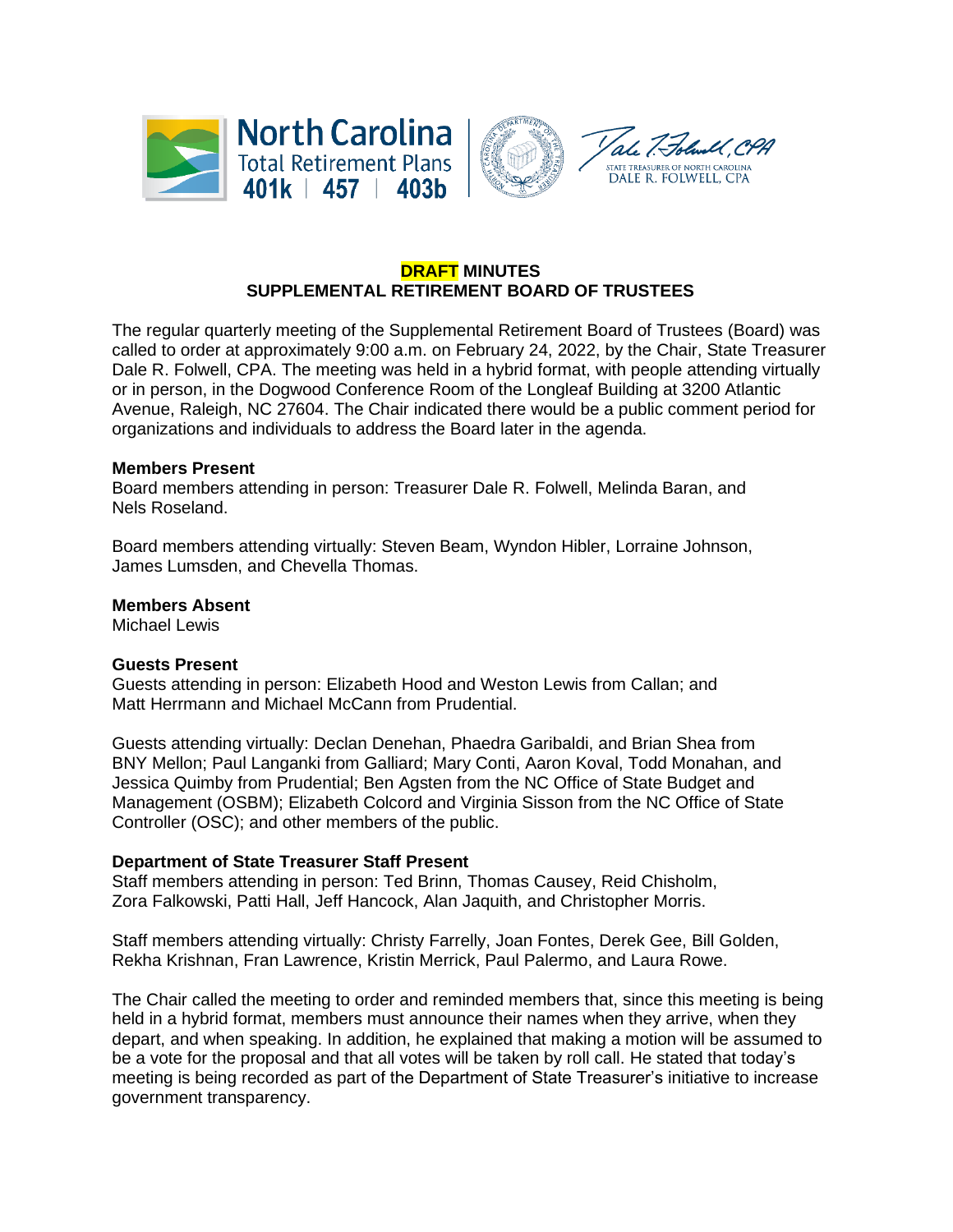# **Ethics Awareness and Identification of Conflicts or Potential Conflicts of Interest**

The Chair asked, pursuant to the ethics rules, about Board member conflicts of interest. No conflicts of interest were identified.

## **Approval of Board Minutes**

The Chair entertained a motion to approve the minutes of the December 2, 2021, quarterly Board meeting. Ms. Melinda Baran so moved, and Mr. Nels Roseland seconded. The motion passed by a unanimous roll call vote of 8-0.

### **Administrative Matters: Adoption of NC 401(k) & NC 457 Plans Administrative Fee Rule**

The Chair recognized Mr. Jeff Hancock, Director, Supplemental Savings Programs, to present a recommendation for the NC 401(k) and NC 457 Plans administrative fee (included in the Board's materials). The proposed new rule would cut the administrative fee to 1.25 basis points from the current fee of 2.50 basis points. Mr. Hancock said that the new fee rule had been posted on the Department's website for 30 days and no comments were received. He stated that once adopted, the new fee will be effective on March 1, 2022.

The Chair entertained a motion to adopt the Administrative Fee Rule, setting the 2022 administrative fee at 1.25 basis points for the NC 401(k) and NC 457 Plans. Ms. Chevella Thomas so moved, and Mr. Roseland seconded. The motion passed by a unanimous roll call vote of 8-0.

The Chair, Treasurer Folwell, stepped away at 9:07 a.m. and Mr. Thomas Causey took over as Acting Chair.

#### **Administrative Matters: NC SRP Audit Update**

Mr. Hancock provided an update on the 2021 Supplemental Retirement Plans Audit. The Department and the auditor, CliftonLarsonAllen (CLA), held the kickoff meeting on February 14. CLA's new audit partner for the Plans will be Mr. Jason Ostroski. Mr. Ostroski has extensive experience auditing government plans and previously served as the audit partner for SRP. The areas of focus are likely to be the new Government Accounting Standards Board (GASB) rules and distributions under the Coronavirus Aid, Relief, and Economic Security (CARES) Act.

#### **Administrative Matters: NC 403(b) Program Discontinuation**

The Acting Chair recognized Mr. Hancock to present an update on the NC 403(b) Program discontinuation. Mr. Hancock said he had been emailing periodic updates to the Board. The first round of communications to employers and participants is complete. Staff created a set of FAQs and posted them to the Department's website, created the employer election form, developed website messaging, and started a second round of letters to employers and participants. Mr. Hancock commented that Mr. Matt Hermann and his Prudential team of Retirement Education Counselors have made great efforts to reach out to all the employers.

Ms. Baran commented on all the national publicity from the announcement and asked if staff received any negative feedback. Mr. Hancock said that the feedback has been positive overall.

# **North Carolina Supplemental Retirement Plans 4th Quarter 2021 Administrative Report**

The Acting Chair recognized Mr. Michael McCann, Prudential Client Relations & Business Development Vice President, and Mr. Matt Herrmann, Prudential Retirement Education Team Director, to provide the North Carolina Total Retirement Plans 4th Quarter 2021 Administrative Report (included in the Board's materials).

The Chair returned to the meeting at 9:12 a.m.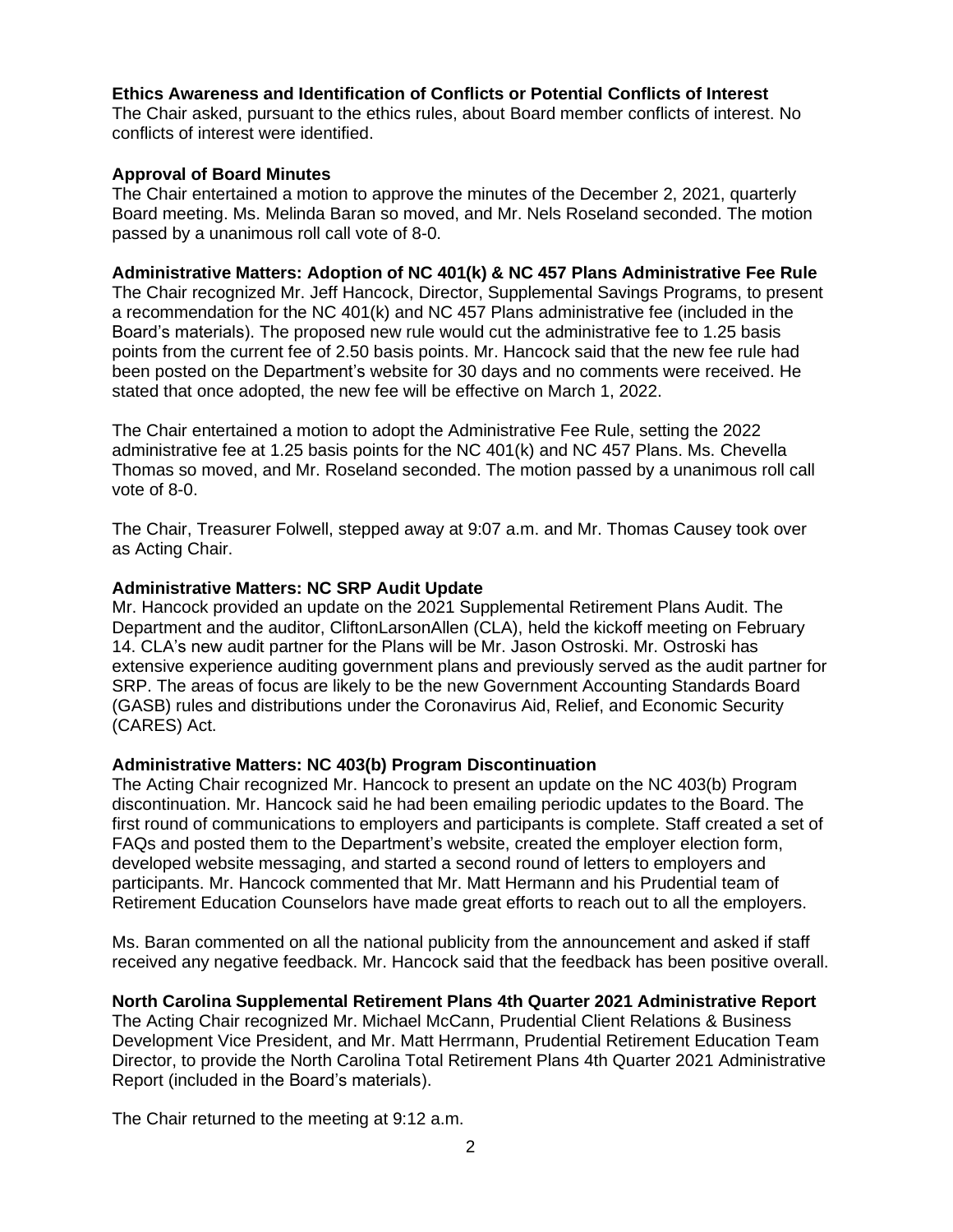Mr. Hermann provided an update on the discontinuation of the NC 403(b) Program. His team of Retirement Education Counselors has reached out, via phone calls and emails, to all 75 employers that currently offer the NC 403(b) Program. Mr. Hermann said that Prudential conducted the first employer webinar earlier this week with 36 attendees representing 27 employers. In response to a question, he commented that it is too early to tell if participants are transferring their contributions to the NC 401(k) or NC 457 Plans. As the process moves forward, the Chair wants to know that every employer and participant have been contacted. The Chair commented that Pensions and Investments (P&I) recently published an article highlighting the challenges facing 403(b) programs today.

Mr. Hermann said that during 2021, for all the North Carolina retirement plans (SRP and pensions), Prudential had 58,440 total attendees for their group education events, employer meetings, and individual one-on-one meetings. Attendance was significantly higher than the previous year in all meeting categories. Prudential began offering state-wide virtual events in 2021. These 25 state-wide virtual events had 7,178 attendees. He shared that 2021 had a record number of enrollments, with 23,201 enrollments across all three plans. Last year, 36,923 participants increased their plan contributions. He said that 37 employers adopted one of the plans during 2021. Mr. Hermann noted that Prudential began offering quarterly employer webinars. Interest has been strong with 900 attendees, and many continue attending each quarter. They have also added a monthly session for employer contacts that covers roles and responsibilities.

Mr. Hermann said that Prudential started offering Saturday webinars for teachers and they have had a very strong response. Prudential continues to make courtesy calls to recent retirees and contacted 3,150 retirees during 2021. The response has been very positive, and some participants are surprised to learn they can keep their assets in the plans after they retire. He shared how this information is particularly important to those participants whose accounts are Bailey vested.

Mr. McCann then shared that the transaction with Empower purchasing Prudential is expected to close early in the second quarter. He said that Prudential and Empower are holding webinars to inform employers of the transaction. He pointed out that the only initial change will be the appearance of the Empower logo. All client service teams will remain the same. He discussed Prudential's strong performance related to the contractual performance goals for contributions, active participation rates, average employee deferrals, and GoalMaker usage. Mr. McCann shared the positive trend in the percentage of distribution-eligible assets that remained invested in the Plans.

#### **NC 401(k) and NC 457 Plans Custodian Update**

The Chair recognized Mr. Declan Denehan, Managing Director, Global Client Management, and Ms. Phaedra Garibaldi, Vice President, Relationship Manager, from The Bank of New York Mellon (BNY Mellon), the custodian for the NC 401(k) and NC 457 Plans. Mr. Denehan provided an update on BNY Mellon (included in the Board's materials), noting the company's growth in business, financial strength, and investments in technology.

Ms. Garibaldi then reviewed BNY Mellon's work with the Plans and the Department, including a new, lower fee schedule implemented at the beginning of 2021. She said BNY Mellon has added a Service Director, Mr. Brian Shea, to the Department's service team, and he will be working onsite in North Carolina.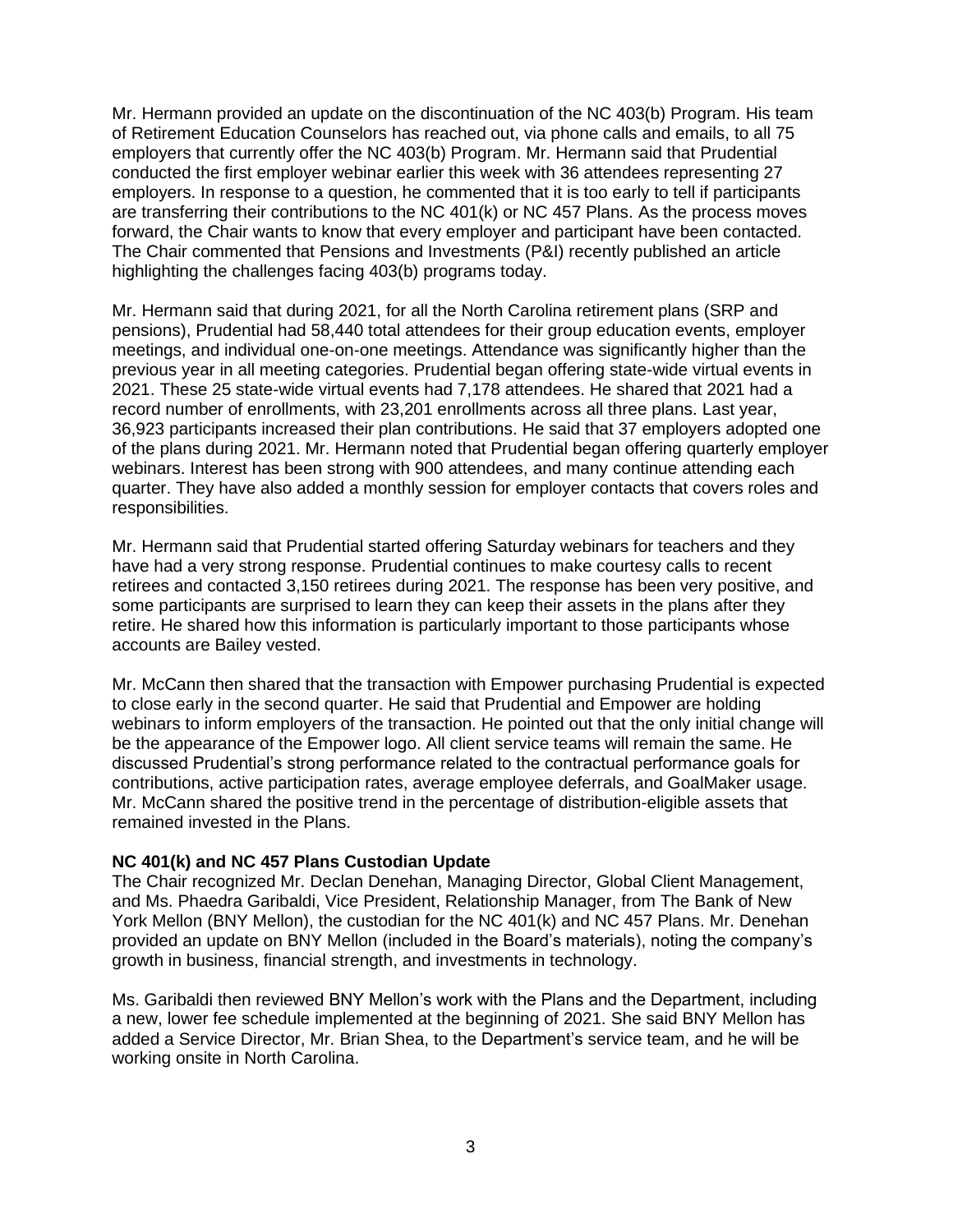In response to a question regarding potential sanctions related to the Russia invasion of the Ukraine, Mr. Denehan said BNY Mellon will follow their formalized process to implement and to notify all clients.

Board members, staff, and BNY Mellon then discussed the Plans' policy and process for proxy voting. The Plans and the North Carolina Retirement Systems use Glass Lewis as their proxy voting vendor and staff reviews the proxy voting policy annually.

## **Investment Update**

# **NC 401(k) and NC 457 Plans 4th Quarter 2021 Stable Value Portfolio Review**

The Chair recognized Mr. Paul Langanki, Senior Director, Institutional Client Relationship Manager at Galliard Capital Management, to present the NC 401(k) and NC 457 Plans 4th Quarter 2021 Stable Value Portfolio Review (included in the Board's materials). Mr. Langanki shared that the sale of Wells Fargo Asset Management (WFAM) was finalized in the fourth quarter. He also commented on the continued strength of Galliard's business. Mr. Langanki reviewed the metrics and performance of the NC Stable Value Fund, noting the quality of the assets, the strong market / book value ratio, and the financial strength of the wrap providers (insurance companies). He said the crediting rate remained flat during the fourth quarter. He commented that the net blended yield will rise as interest rates rise, but with a slight lag. The portfolio has outperformed the 3-Month Treasury Bill Index and the 3-Year Constant Maturity Treasury Yield. Mr. Langanki stated that all underlying strategies outperformed over the trailing 5- and 10-year periods.

In response to a comment about fees, Mr. Langanki said Galliard lowered their investment management fees as of January 1, 2022.

In response to a question about rising interest rates, Mr. Langanki said that Galliard is prepared for any Federal Reserve rate increase and has the portfolio well positioned.

#### **NC 401(k) and NC 457 Plans 4th Quarter 2021 Investment Performance Report**

The Chair recognized Ms. Elizabeth Hood, CFA, Senior Vice President and Manager, and Mr. Weston Lewis, CFA, CAIA, Senior Vice President, of Callan to present the NC 401(k) and NC 457 Plans 4th Quarter 2021 Investment Performance Report (included in the Board's materials). Ms. Hood provided a high-level overview of the capital markets, noting the strong 2021 returns for US equity and the concentration of these returns in a few large companies.

In response to a question about upside / downside capture, Mr. Lewis said Callan does not provide that metric in this summary report, but Callan does provide that information to staff each quarter and could include it in the summary report next quarter.

Mr. Lewis reviewed the performance of the individual investment managers and gave some thoughts around what drove their performance, including the managers' investment philosophies. He noted that the Russell 1000 Growth Index outperformed 91 percent of the large growth investment managers over the trailing three-year period. He explained that a few top companies are really driving the performance of the index. Mr. Lewis reviewed Callan's "Active Management Scorecard" (watch list), noting that Callan prefers to be holistic and focus on people, process, and performance for each investment manager. In response to a general question about lagging performance and when the Supplemental Plans should take action, Mr. Lewis explained that Callan looks at the manager's approach to investing, the market sector, and what specifically caused any lag in performance. Callan also watches to see if other clients are losing confidence in the manager and withdrawing assets. He said one manager's (WEDGE Capital Management) underperformance came primarily from a difficult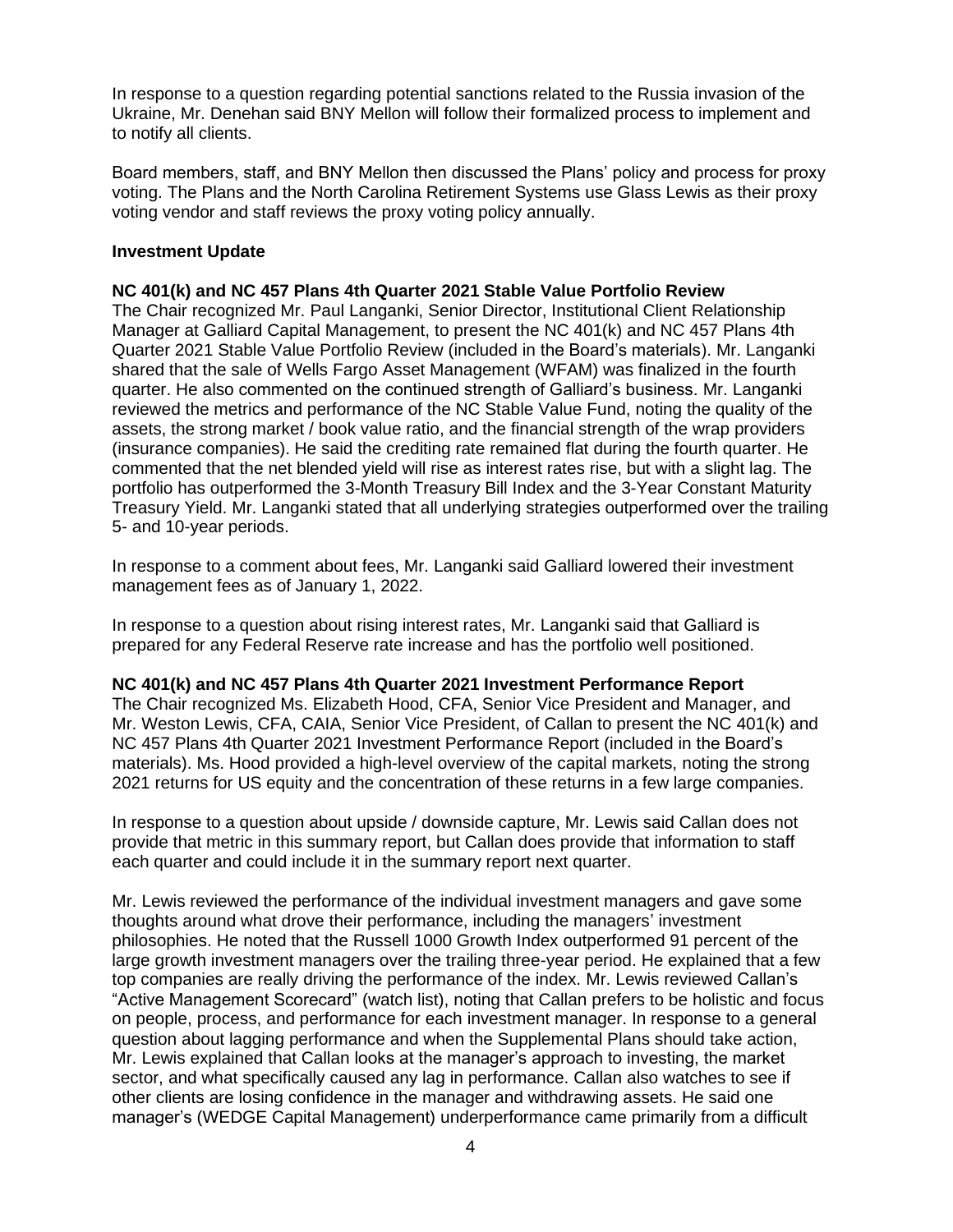2020 and part of 2021; not from general long-term underperformance. Callan is continuing to watch the manager closely. Mr. Beam commented on the size of the Plans' investment in WEDGE Capital Management relative to the manager's total assets under management and asked Callan to take a closer look to see if Callan believes that the size of our investment is prudent. Mr. Morris commented that the Plans do not have a policy restricting investments to a specific maximum percentage of an investment manager's assets under management.

## **NC 401(k) and NC 457 Plans Investment Updates: Investment Compliance Summary**

The Chair recognized Mr. Chris Morris, DST's Co-Chief Investment Officer, to present the NC 401(k) and NC 457 Plans Investment Compliance Summary Report (included in the Board's materials). Mr. Morris noted that there is nothing material to report. He stated that staff continues to monitor investment managers daily for compliance with their respective investment guidelines and state and federal divestment laws. No managers held prohibited holdings during the quarter.

# **NC 403(b) Program 4th Quarter 2021 Investment Performance Report**

Mr. Morris presented the NC 403(b) Program 4th Quarter Investment Performance Report (included in the Board's materials). Mr. Morris discussed the performance, asset balances, and investment managers in the Program. He mentioned that overall assets grew during the quarter to \$32.8 million.

## **Contract for Foreign Tax Services**

The Chair recognized Mr. Reid Chisholm, Assistant General Counsel, to present a contract recommendation for foreign tax services (included in the Board's materials). Mr. Chisholm explained that the Plans require two types of foreign tax services: tax compliance and tax reclaims. He said tax compliance in India and Taiwan, as well as ad hoc advice or work for other countries, is currently provided by Ernst & Young (EY) under a contract that expires on March 31, 2022. Tax reclaim services are currently provided by the Plans' custodian, BNY Mellon, as part of its custodial fees; however, BNY Mellon does not offer all of the tax reclaim services that potentially may benefit the Plans. Mr. Chisholm said the evaluation committee recommends selecting Globe Tax to provide tax reclaim services that are not provided by BNY Mellon and to continue using EY for tax compliance services. There were no non-cost related questions.

The Chair entertained a motion to enter a closed session per G.S. § 143-318.11(a)(1) to discuss the cost proposals from Globe Tax and EY. Mr. Roseland so moved, and Ms. Baran seconded. The motion passed by a unanimous roll call vote of 8-0. The Board of Trustees entered a closed session at approximately 11:33 a.m.

Mr. Roseland made a motion to reopen the meeting at approximately 11:44 a.m. and Ms. Baran seconded. The motion passed by a unanimous roll call vote of 7-0 (Mr. Hibler did not return from the closed session).

Upon the return to open session, the Chair entertained a motion to approve staff's recommendation to pursue contract negotiations to obtain foreign tax services with Globe Tax and EY. Mr. Roseland so moved, and Ms. Thomas seconded. The motion passed by a unanimous roll call vote of 7-0.

# **Public Comments**

No comments were offered.